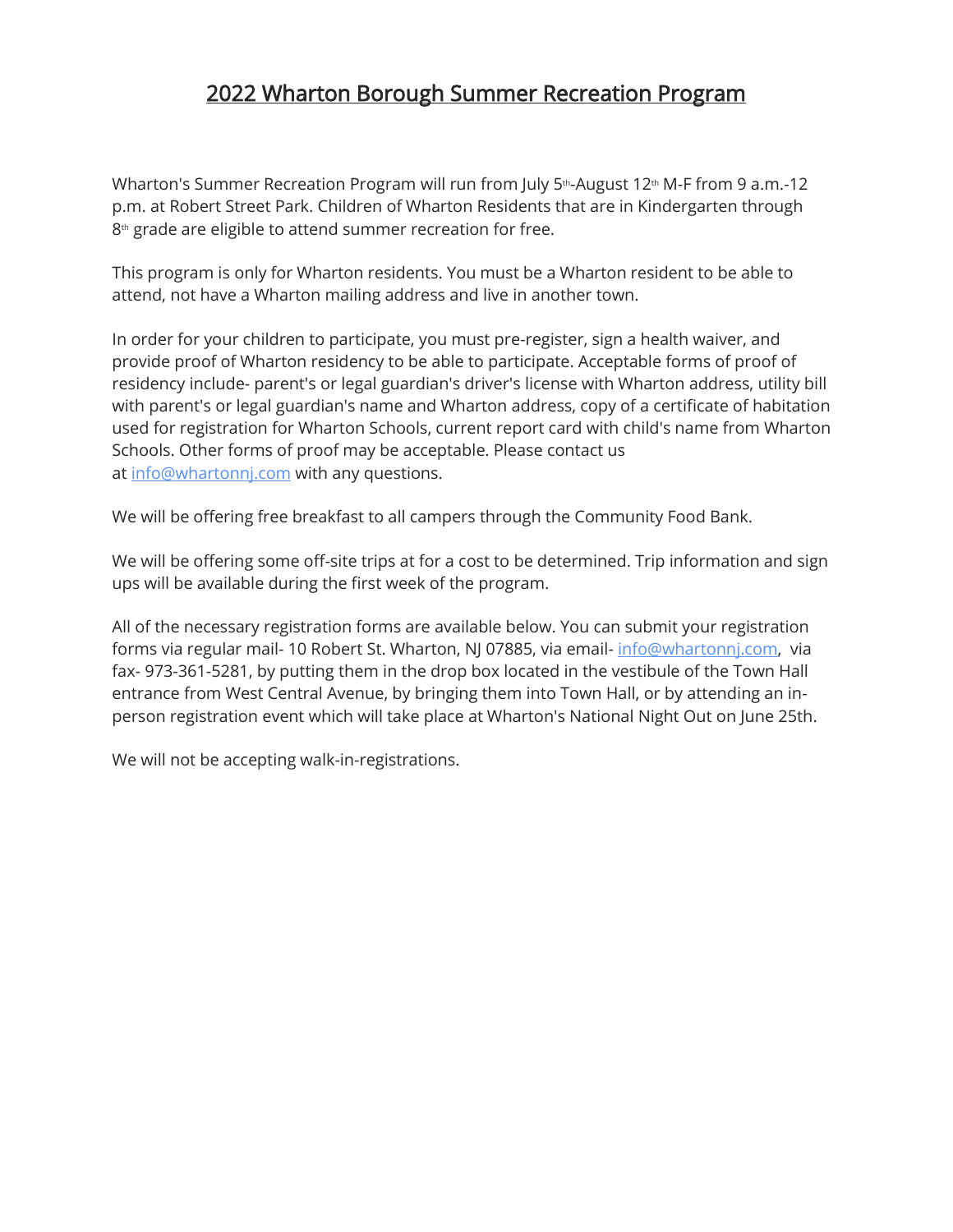

*Please complete this registration form for each child attending*

| <b>Child's Information</b>                                                          |  |                                                                                           |                      |                         |
|-------------------------------------------------------------------------------------|--|-------------------------------------------------------------------------------------------|----------------------|-------------------------|
| Name:                                                                               |  |                                                                                           |                      |                         |
| Date of                                                                             |  |                                                                                           |                      |                         |
| Birth:<br>Age/Grade:                                                                |  |                                                                                           |                      |                         |
| Sex:                                                                                |  |                                                                                           |                      |                         |
| <b>Parent/Guardian Information</b>                                                  |  |                                                                                           |                      |                         |
| <b>Address:</b>                                                                     |  |                                                                                           |                      |                         |
| Home                                                                                |  | <b>Work</b>                                                                               | <b>Cell Phone:</b>   |                         |
| <b>Phone:</b>                                                                       |  | <b>Phone:</b>                                                                             |                      |                         |
| Email:                                                                              |  |                                                                                           |                      |                         |
| <b>Emergency Contact Information</b>                                                |  |                                                                                           |                      |                         |
| Name:                                                                               |  |                                                                                           | <b>Relationship:</b> |                         |
| <b>Address:</b>                                                                     |  |                                                                                           |                      |                         |
| Home                                                                                |  | <b>Work</b>                                                                               | <b>Cell Phone:</b>   |                         |
| <b>Phone:</b>                                                                       |  | <b>Phone:</b>                                                                             |                      |                         |
| <b>Child's Physician Information</b>                                                |  |                                                                                           |                      |                         |
| <b>Doctor</b><br>Name:                                                              |  |                                                                                           |                      |                         |
| <b>Address:</b>                                                                     |  |                                                                                           | Phone #:             |                         |
| Health History: circle if applicable                                                |  |                                                                                           |                      |                         |
| Ear Infections, Hay Fever, Chicken Pox, Convulsions, Ivy Poisoning, Measles, Insect |  |                                                                                           |                      |                         |
|                                                                                     |  |                                                                                           |                      |                         |
| Sting Allergies, Diabetic, Behavioral Issues, Asthma, Other:                        |  |                                                                                           |                      |                         |
|                                                                                     |  |                                                                                           |                      |                         |
|                                                                                     |  |                                                                                           |                      |                         |
|                                                                                     |  |                                                                                           |                      |                         |
| <b>Allergies:</b>                                                                   |  |                                                                                           |                      |                         |
| Please list any allergies your child has:                                           |  |                                                                                           |                      |                         |
|                                                                                     |  |                                                                                           |                      |                         |
|                                                                                     |  |                                                                                           |                      |                         |
|                                                                                     |  |                                                                                           |                      |                         |
|                                                                                     |  | <b>IMPORTANT:</b> If your child has an Epi-pen, please call Town Office for instructions. |                      |                         |
|                                                                                     |  | ALSO: Please notify the camp if your child is exposed to any communicable disease         |                      |                         |
| during the weeks prior to camp attendance.                                          |  |                                                                                           |                      |                         |
| <b>Permissions:</b>                                                                 |  |                                                                                           |                      |                         |
| Wharton social media site.                                                          |  | I give my permission for my child's picture to be on the Borough of                       |                      | Circle one:<br>Yes / No |

**Parent signature:**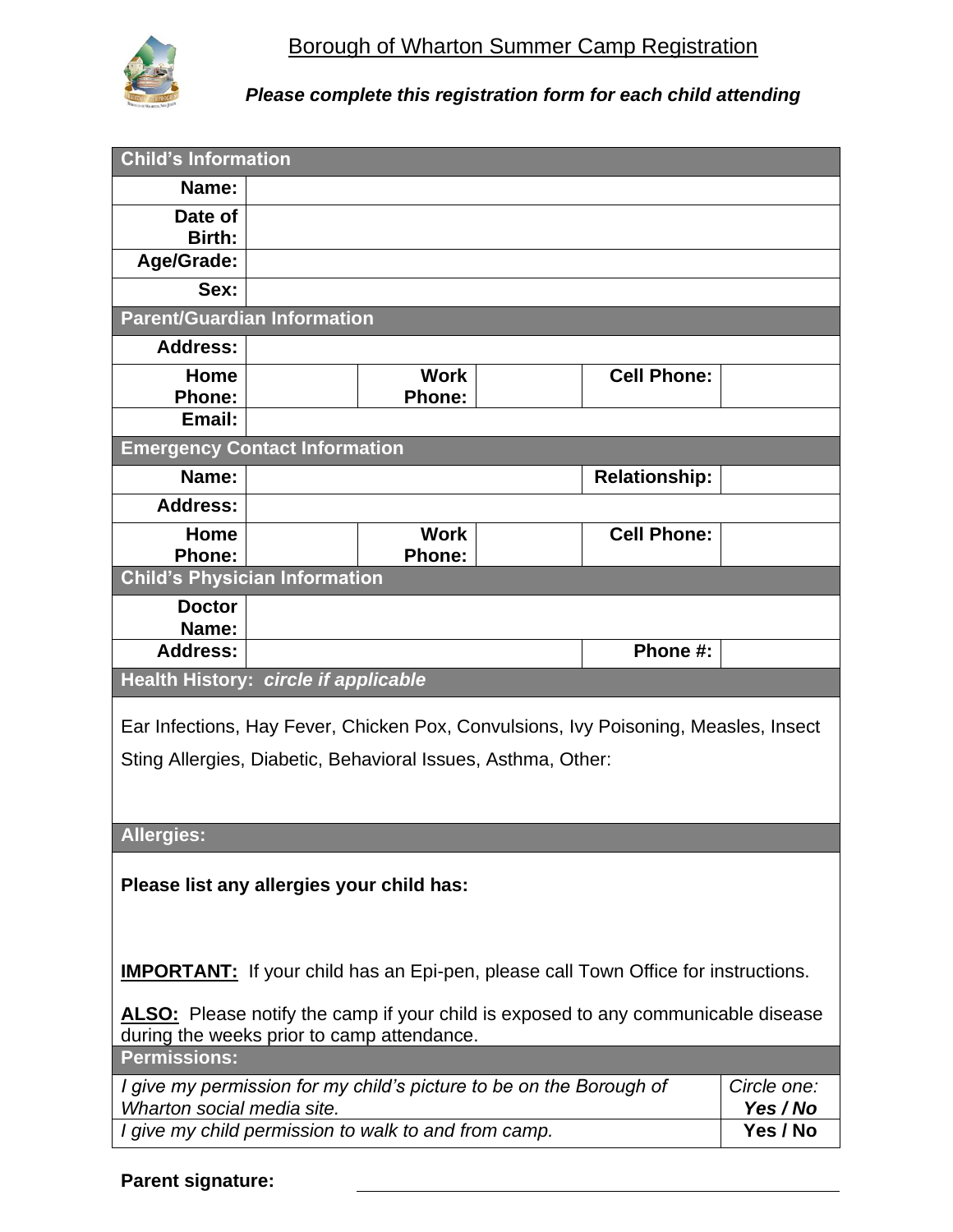

I acknowledge the contagious nature of the Coronavirus/COVID-19 and that the CDC and many other public health authorities still recommend practicing social distancing.

I further acknowledge that the Borough of Wharton has put in place preventative measures to reduce the spread of the Coronavirus/COVID-19.

I further acknowledge that the Borough of Wharton cannot guarantee that neither I nor my child will become infected by the Coronavirus/Covid-19. I understand that the risk of becoming exposed to and/or infected by the Coronavirus/COVID-19 may result from the actions, inactions, omissions, or negligence of others, including, but not limited to, camp staff, other campers and their families.

I voluntarily seek services provided by the Borough of Wharton and acknowledge that, by doing so, I am increasing my and my child's risk to exposure to the Coronavirus/COVID-19. I acknowledge that I and my child must comply with all set procedures to reduce the spread of the Coronavirus/COVID-19 while attending the Borough of Wharton Summer Recreation Camp.

## **I attest that:**

- \* Neither I, my family nor my child are experiencing any symptom of illness such as cough, shortness of breath or difficulty breathing, fever, chills, repeated shaking with chills, muscle pain, headache, sore throat, or loss of taste or smell.
- \* Within the past 14 days, neither I, my family nor my child have traveled internationally.
- \* Within the past 14 days, neither I, my family nor my child have traveled to an area within the United States of America which is highly impacted by the Coronavirus/COVID-19.
- \* I do not believe that I, my family nor my child have been exposed to someone with a suspected and/or confirmed case of the Coronavirus/COVID-19.
- \* Neither I, my family nor my child have initially been diagnosed with the Coronavirus/Covid-19 and not cleared by State or Local Public Health Authorities as non-contagious.
- \* I, my family and my child are following all CDC recommended guidelines as much as possible and limiting our exposure to the Coronavirus/COVID-19.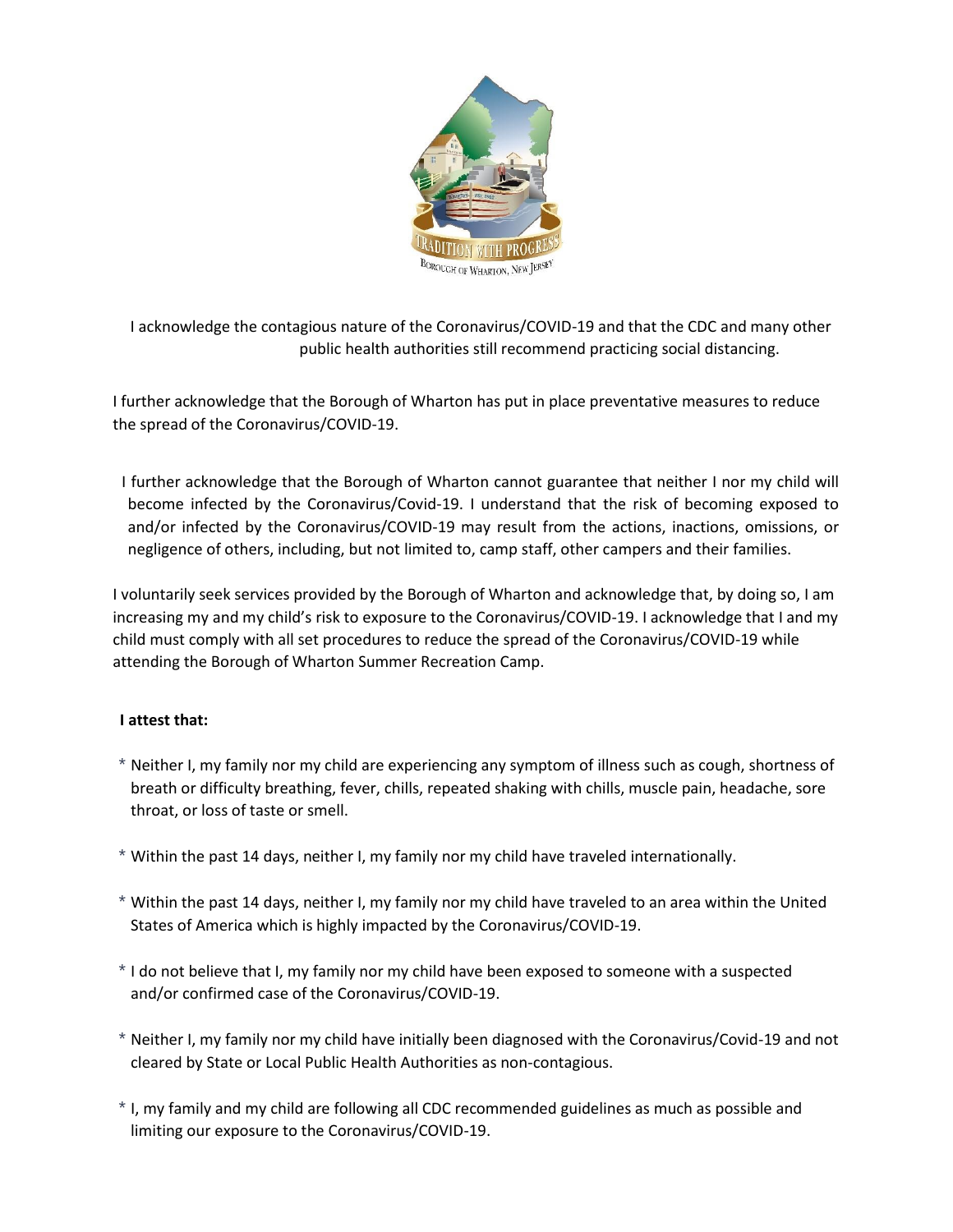I hereby release and agree to hold the Borough of Wharton, its subdivisions and all current and former employees, elected officials, agents, attorneys, other representatives, insurers and reinsurers and all of their successors and assigns harmless from, and waive on behalf of myself, my heirs, children and any personal

representatives any and all causes of action, claims, demands, damages, costs, expenses and compensation

for damage or loss to myself, my children and/or property that may be caused by any act, or failure to act of

the Borough of Wharton, its subdivisions, current and former employees, elected officials, agents, attorneys, other representatives, insurers and reinsurers and all of their successors and assigns or that may otherwise

arise in any way in connection with any services received from the Borough of Wharton, its subdivisions, all current and former employees, elected officials, agents, attorneys, other representatives, insurers and

reinsurers and all of their successors and assigns. I understand that this release discharges the Borough of

Wharton, its subdivisions and all current and former employees, elected officials, agents, attorneys, other representatives, insurers and reinsurers and all of their successors and assigns from any liability or claim that

I, my heirs, or any personal representatives may have against the Borough of Wharton, its subdivisions and all current and former employees, elected officials, agents, attorneys, other representatives, insurers and

reinsurers and all otherer successors and assigns with respect to any bodily injury, illness, death, medical treatment, or property damage that may arise from, or in connection with, any services received in relation to the Borough of Wharton Summer Recreation Camp.

*Signature:* 

*Printed Name:* 

*Date:*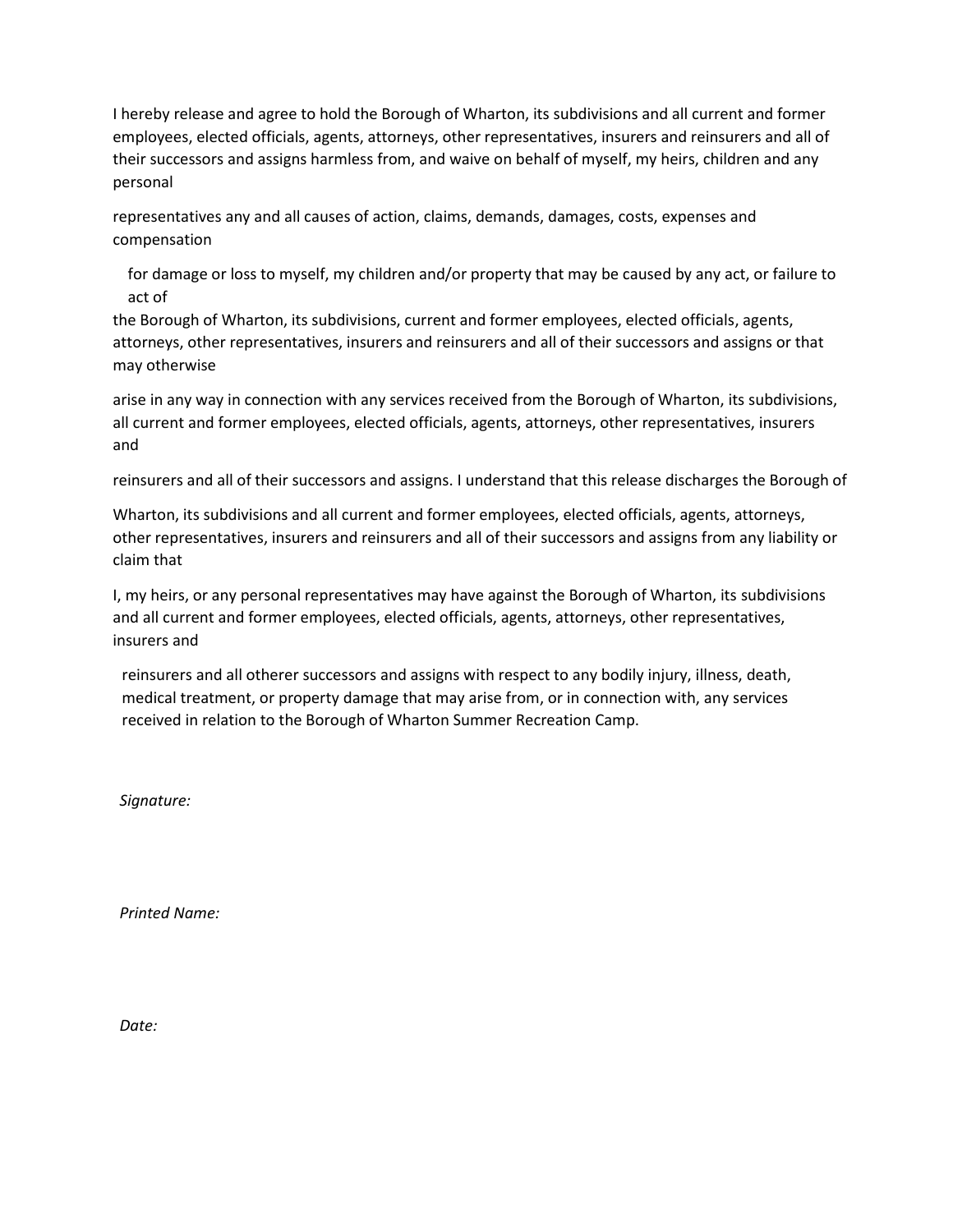

Reconozco la naturaleza contagiosa del Coronavirus / Covid-19 y que los CDC y muchas otras autoridades de salud pública aún recomiendan practicar el distanciamiento social.

Además, sé que el Municipio de Wharton ha implementado medidas preventivas para reducir la cantidad de Coronavirus / Covid-19.

Además, sé que el Municipio de Wharton no puede garantizar que ni yo ni mi hijo se infecte con el Coronavirus / Covid-19. Entiendo que el riesgo de quedar expuesto y / o infectado por el Coronavirus / Covid-19 puede ser el resultado de acciones, inacciones, omisiones o negligencia de otros, incluidos, entre otros, el personal del campamento, otros campistas y sus familias.

Busco voluntariamente los servicios provistos por el Municipio de Wharton y reconozco que, al hacerlo, estoy aumentando el riesgo para mí y para mi hijo de estar expuestos al Coronavirus / Covid-19. Reconozco que yo y mi hijo debemos cumplir con todos los procedimientos establecidos para reducir la cantidad de Coronavirus / Covid-19 mientras asisten al campamento de recreación de verano del Municipio de Wharton.

## **Doy fe de que:**

\*Ni yo, mi familia, mi hijo tenemos algún síntoma de enfermedad, como tos, falta de aliento o dificultad para respirar, escalofríos, temblores repetidos con escalofríos, dolor muscular, dolor de cabeza, dolor de garganta o pérdida del gusto o el olfato.

\*En los últimos 14 días, ni yo, mi familia ni mi hijo hemos viajado internacionalmente.

\*En los últimos 14 días, ni yo, mi familia ni mi hijo hemos viajado a un área dentro de los Estados Unidos de América que está muy afectada por el Coronavirus / Covid-19.

\*No creo que yo, mi familia ni mi hijo hayan estado expuestos a alguien con un caso sospechoso y / o confirmado de Coronavirus / Covid-19.

\*Ni yo, ni mi familia ni mi hijo hemos sido diagnosticados con el Coronavirus / Covid-19 y las Autoridades de Salud Pública Estatales o Locales no nos han autorizado como no contagiosos.

\*Yo, mi familia y mi hijo seguimos todas las reglas recomendadas por los CDC tanto como sea posible y limitamos nuestra exposición al Coronavirus / Covid-19.